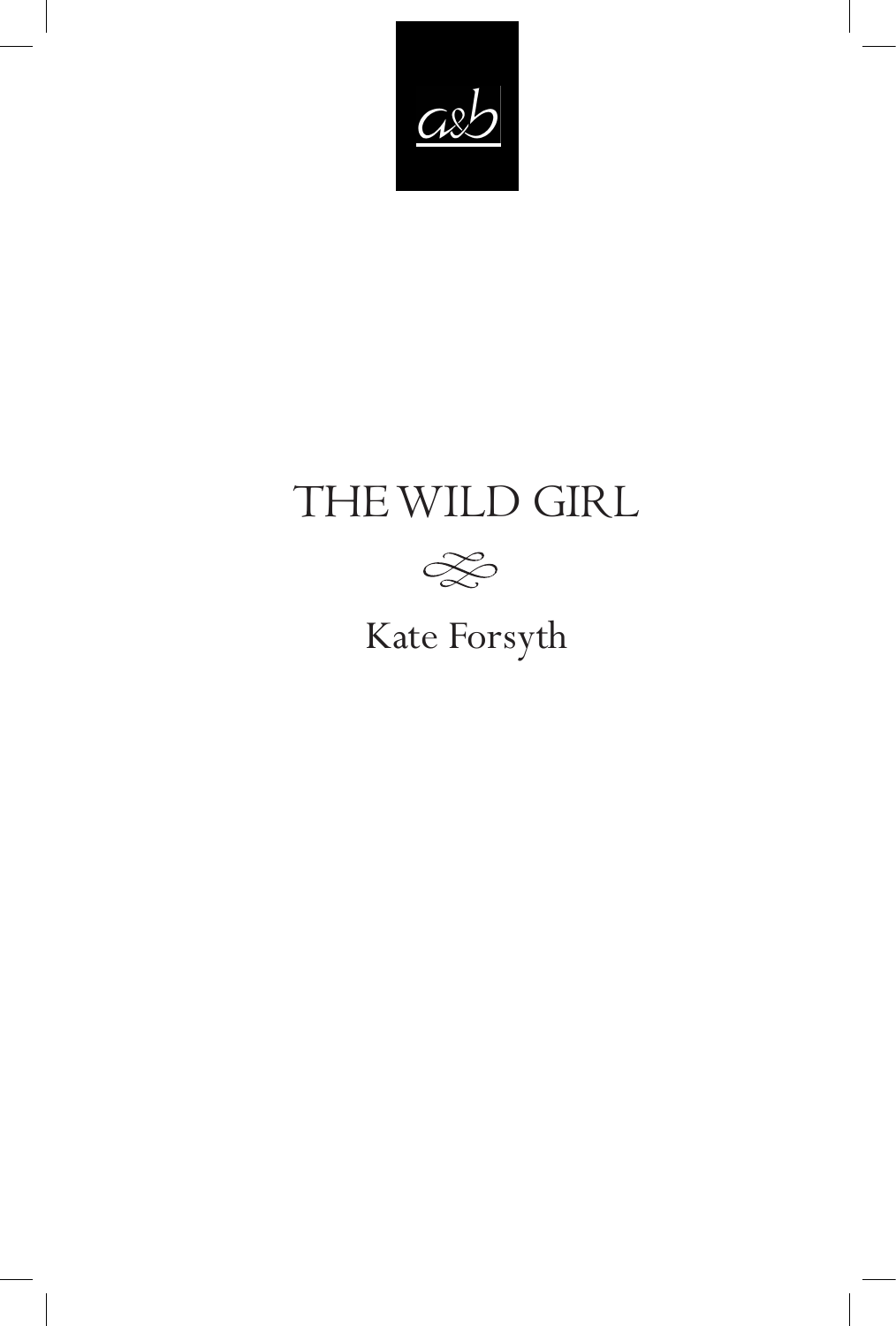Allison & Busby Limited 12 Fitzroy Mews London W1T 6DW *www.allisonandbusby.com*

First published in Great Britain by Allison & Busby in 2013. This paperback edition published by Allison & Busby in 2014.

Copyright © 2013 by Kate Forsyth

The moral right of the author is hereby asserted in accordance with the Copyright, Designs and Patents Act 1988.

> *All characters and events in this publication, other than those clearly in the public domain, are fictitious and any resemblance to actual persons, living or dead, is purely coincidental.*

All rights reserved. No part of this publication may be reproduced, stored in a retrieval system, or transmitted, in any form or by any means without the prior written permission of the publisher, nor be otherwise circulated in any form of binding or cover other than that in which it is published and without a similar condition being imposed on the subsequent buyer.

> A CIP catalogue record for this book is available from the British Library.

> > 10 9 8 7 6 5 4 3 2 1

ISBN 978-0-7490-1557-2

Typeset in 10/14.5 pt Sabon by Allison & Busby Ltd.

The paper used for this Allison & Busby publication has been produced from trees that have been legally sourced from well-managed and credibly certified forests.

> Printed and bound by CPI Group (UK) Ltd, Croydon, CR0 4YY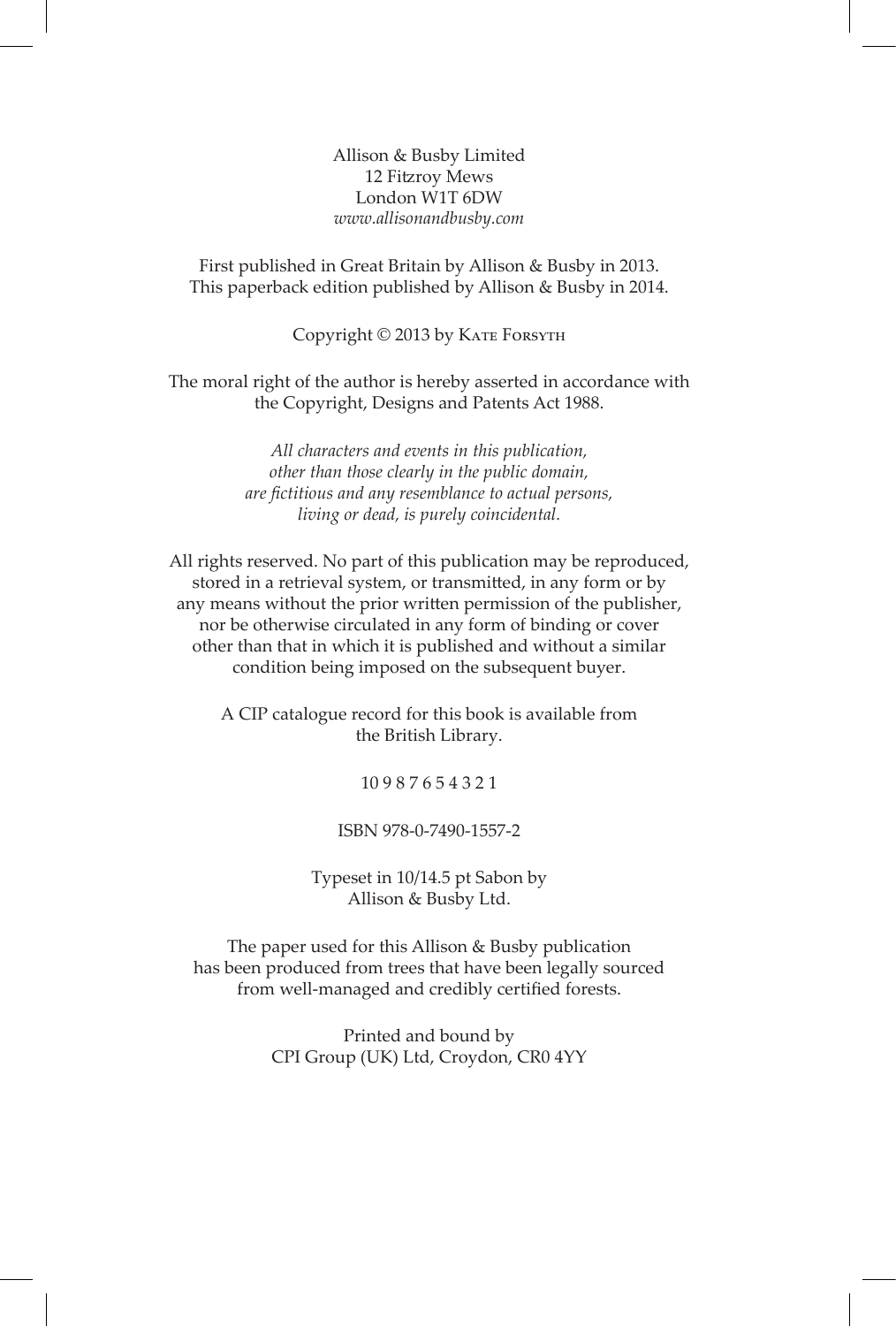## **FOREWORD**



The fairy tales collected and rewritten by the Grimm brothers in the early part of the nineteenth century have spread far and wide in the past two hundred years, inspiring many novels, poems, operas, ballets, films, cartoons and advertisements.

Most people imagine the brothers as elderly men in medieval costume, travelling around the countryside asking for tales from old women bent over their spinning wheels, or wizened shepherds tending their flocks. The truth is that they were young men in their twenties, living at the same time as Jane Austen and Lord Byron.

It was a time of war and tyranny and terror. Napoléon Bonaparte was seeking to rule as much of the world as he could, and the small German kingdom in which the brothers lived was one of the first to fall. Poverty-stricken, and filled with nationalistic zeal, Jakob and Wilhelm Grimm – the elder brothers of a family of six – decided to collect and save the old tales of princesses and goose girls, lucky fools and unlucky princes, poisonous apples and dangerous rose-briars, hungry witches and murderous sausages that had once been told and retold in houses both small and grand all over the land.

The Grimms were too poor to travel far from home; besides, the countryside was wracked by repeated waves of fighting as the great powers struggled back and forth over the German landscape. Luckily, Jakob and Wilhelm were to find a rich source of storytelling among the young women of their acquaintance. One of them, Dortchen Wild, grew up right next door.

This is her story.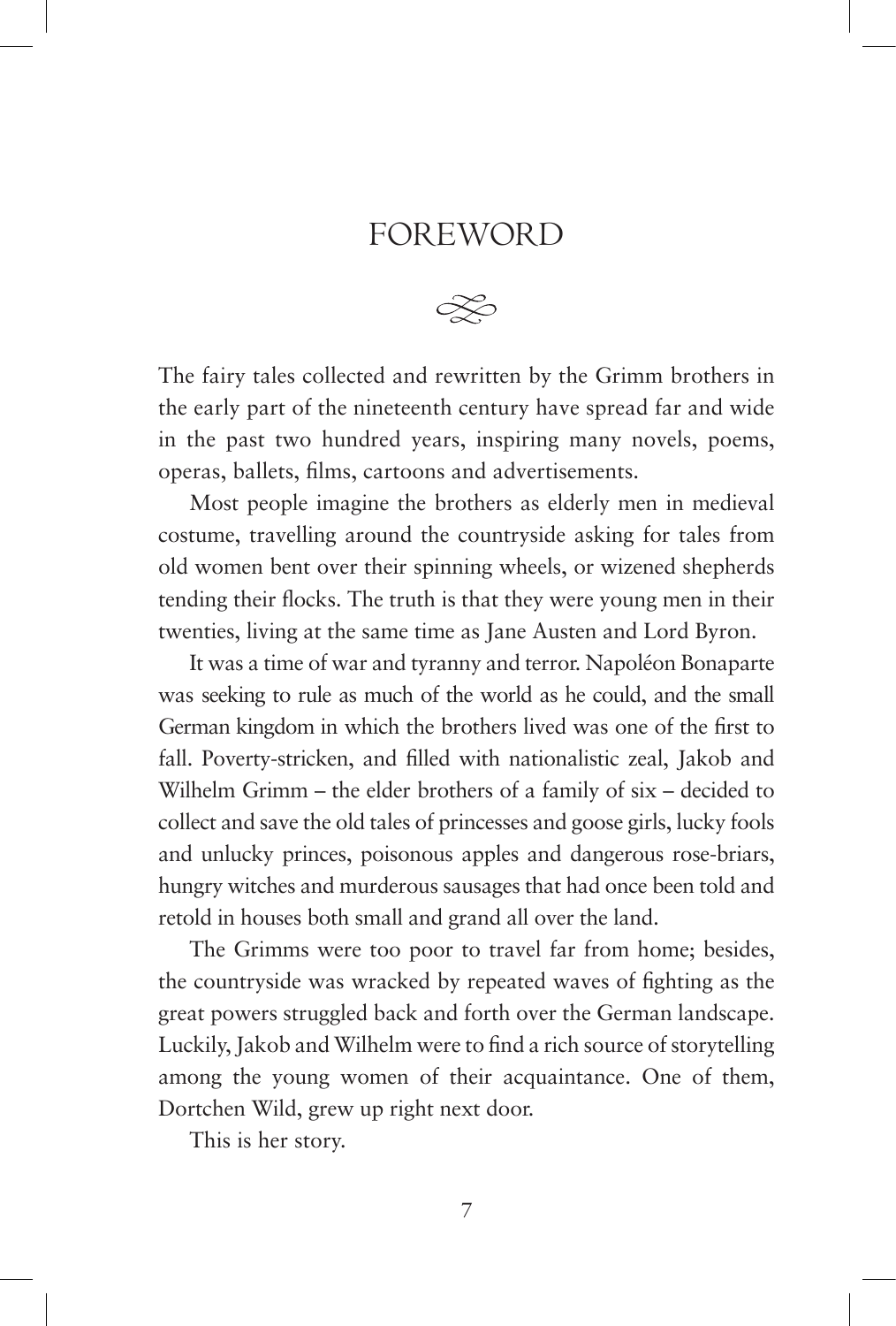

'Wild by name and wild by nature,' Dortchen's father used to say of her. He did not mean it as a compliment. He thought her headstrong, and so he set himself to tame her.

The day Dortchen Wild's father died, she went to the forest, winter-bare and snow-frosted, so no one could see her dancing with joy. She went to the place where she had last been truly happy, the grove of old linden trees in the palace garden. Tearing off her black bonnet, she flung it into the tangled twigs, and drew off her gloves, shoving them in her coat pocket. Holding out her bare hands, embracing the cold winter wind, Dortchen spun alone among the linden trees, her black skirts swaying.

Snow lay thick upon the ground. The lake's edges were slurred with ice. The only colour was the red rosehips in the briar hedge, and the golden windows of the palace. Violin music lilted into the air, and shadows twirled past the glass panes.

It was Christmas Day. All through Cassel, people were dancing and feasting. Dortchen remembered the Christmas balls Jérôme Bonaparte had held during his seven-year reign as king. A thousand guests had waltzed till dawn, their faces hidden behind masks. Wilhelm I, the Kurfürst of Hessen, had won back his throne from the French only a little over a year ago. He would not celebrate Christmas so extravagantly. Soon the lights would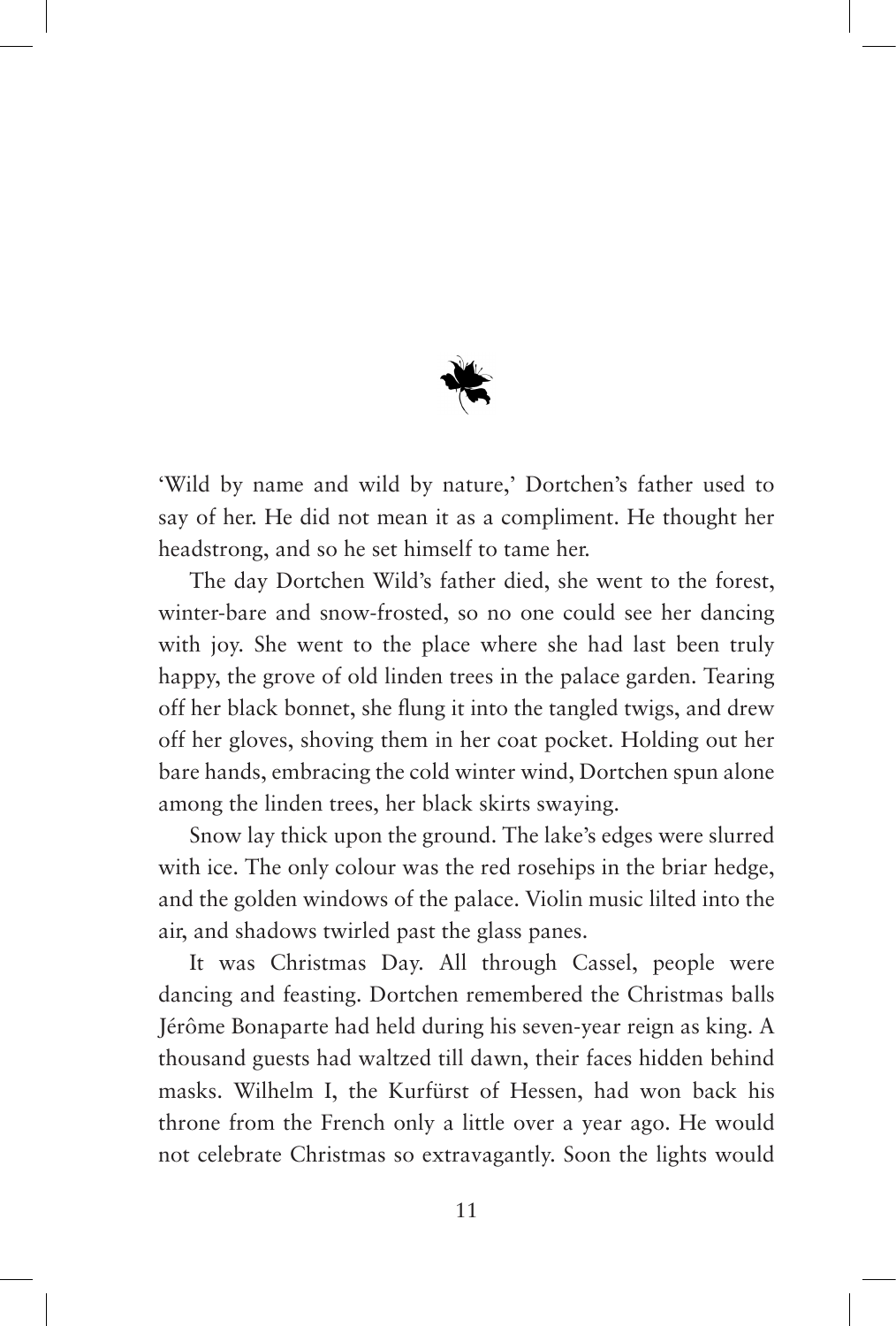be doused and the music would fade away, and he and his court would go sensibly to bed, to save on the cost of lamp oil.

Dortchen must dance while she could.

She lifted her black skirts and twirled in the snow. *He's dead*, she sang to herself. *I'm free!*

Three ravens flew through the darkening forest, wings ebony-black against the white snow. Their haunting call chilled her. She came to a standstill, surprised to find she was shaking with tears as much as with cold. She caught hold of a thorny branch to steady herself. Snow showered over her.

*I will never be free* . . .

Dortchen was so cold that she felt as if she were made of ice. Looking down, she realised she had cut herself on the rose thorns. Blood dripped into the snow. She sucked the cut, and the taste of her blood filled her mouth, metallic as biting a bullet.

The sun was sinking away behind the palace, and the violin music came to an end. Dortchen did not want to go home, but it was not safe in the forest at night. She picked up her bonnet and began trudging back home, to the rambling old house above her father's apothecary shop, where his corpse lay in his bedroom, swollen and stinking, waiting for her to wash it and lay it out.

The town was full of revellers. It was the first Christmas since Napoléon had been defeated and banished. Carol-singers in long red gowns stood on street corners, singing harmonies. A chestnut-seller was selling paper cones of hot chestnuts to the crowd clustered about his little fire, while potmen sold mugs of hot cider and mulled wine. All the young women were dressed in British red and Russian green and Prussian blue, trimmed with military frogging and golden braid – a vast change from the previous year, when all had worn the high-waisted white favoured by the Empress Joséphine. Dortchen's severe black dress and bonnet made her look like a hooded crow among a vast flock of gaudy parrots.

At last she came to the Marktgasse, lit up with dancing light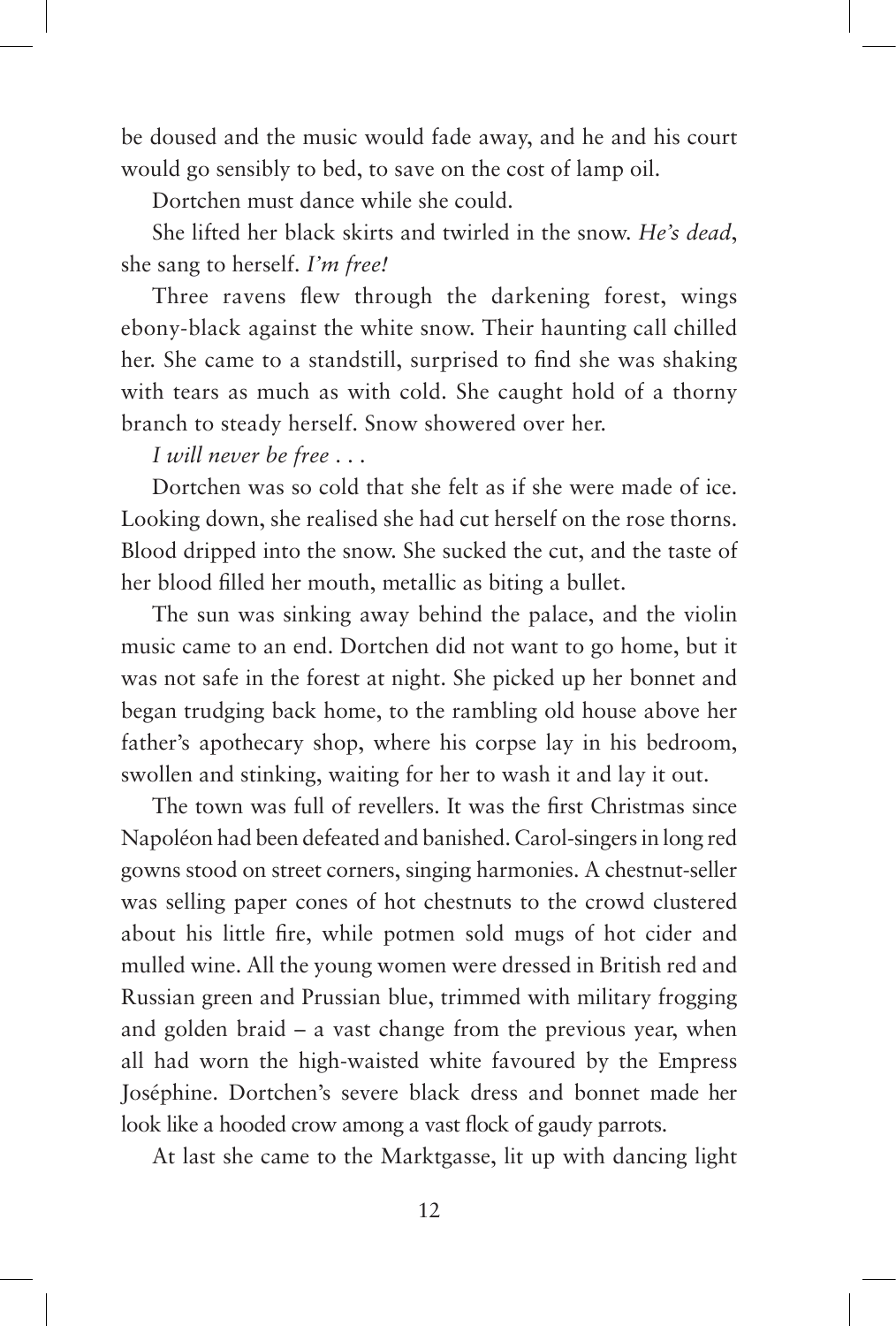from a huge bonfire. Not one building matched another, crowded together all higgledy-piggledy around the cobblestoned square with its old pump and drinking trough outside the inn.

Only the apothecary's shop was dark and shuttered, with no welcoming light above its door. Dortchen made her way through crowds buying sugar-roasted almonds, gingerbread hearts, wooden toys and small gilded angels at the market stalls. She slipped into the alley that ran down the side of the shop to its garden, locked away behind high walls.

'Dortchen,' a low voice called from the shadowy doorway opposite the garden gate.

She turned, hands clasped painfully tight together.

A tall, lean figure in black stepped out of the doorway. The light from the square flickered over the strong, spare bones of his face, making hollows of his eyes and cheeks.

'I've been waiting for you,' Wilhelm said. 'No one knew where you had gone.'

'I went to the forest,' she answered.

Wilhelm nodded. 'I thought you would.' He put his arms about her, drawing her close.

For a moment Dortchen resisted, but she was so cold and tired that she could not withstand the comfort of his touch. She rested her cheek on his chest and heard the thunder of his heart.

A ragged breath escaped her. 'He's dead,' she said. 'I can hardly believe it.'

'I know, I heard the news. I'm sorry.'

'I'm not.'

He did not answer. She knew she had grieved him. The death of Wilhelm's father had been the first great sorrow of his life; he and his brother Jakob had worked hard ever since to be all their father would have wanted. It was different for Dortchen, though. She had not loved her father.

'You're free now,' he said, his voice so low it could scarcely be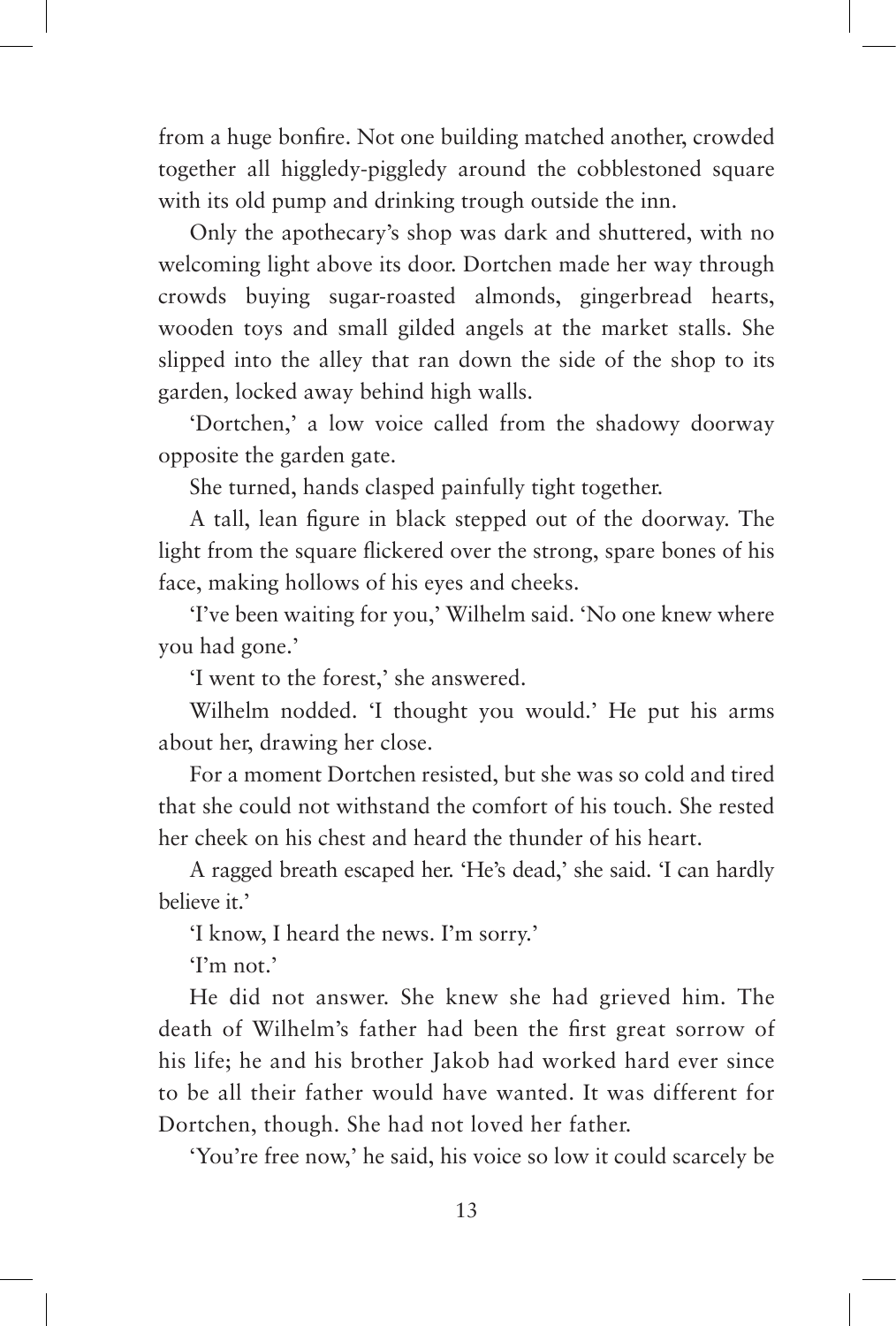heard over the laughter and singing of the crowd in the square.

Dortchen had to look away. 'It doesn't change anything. There's nothing left for me, not a single thaler.'

'Wouldn't Rudolf—'

Dortchen made a restless movement at the mention of her brother. 'There's not much left for him either. All the wars . . . and then my father's illness . . . Well, Rudolf's close to ruin as it is.'

There was a long silence. In the space between them were all the words Wilhelm could not say. *I am too poor to take a wife* . . . *I earn so little at my job at the library* . . . *I cannot ask Jakob to feed another mouth when he has to support all six of us* . . .

The failure of their fairy tale collection was a disappointment to him, Dortchen knew. Wilhelm had worked so hard, pinning all his hopes to it. If only it had been better received . . . If only it had sold more . . .

'I'm so sorry.' He bent his head and kissed her.

Dortchen drew away and shook her head. 'I can't . . . We mustn't . . .' He gave a murmur deep in his throat and tried to kiss her again. She wrenched herself out of his arms. 'Wilhelm, I can't . . . It hurts too much.'

He caught her and drew her back, and she did not have the strength to resist him. Once again his mouth found hers, and she succumbed to the old magic. Desire quickened between them. Her arms were about his neck, their cold lips opening hungrily to each other. His hand slid down to find the curve of her waist, and she drew herself up against him. His breath caught. He turned and pressed her against the stone wall, his hands trying to find the shape of her within her heavy black gown.

Dortchen let herself forget the dark years that gaped between them, pretending that she was once more just a girl, madly in love with the boy next door.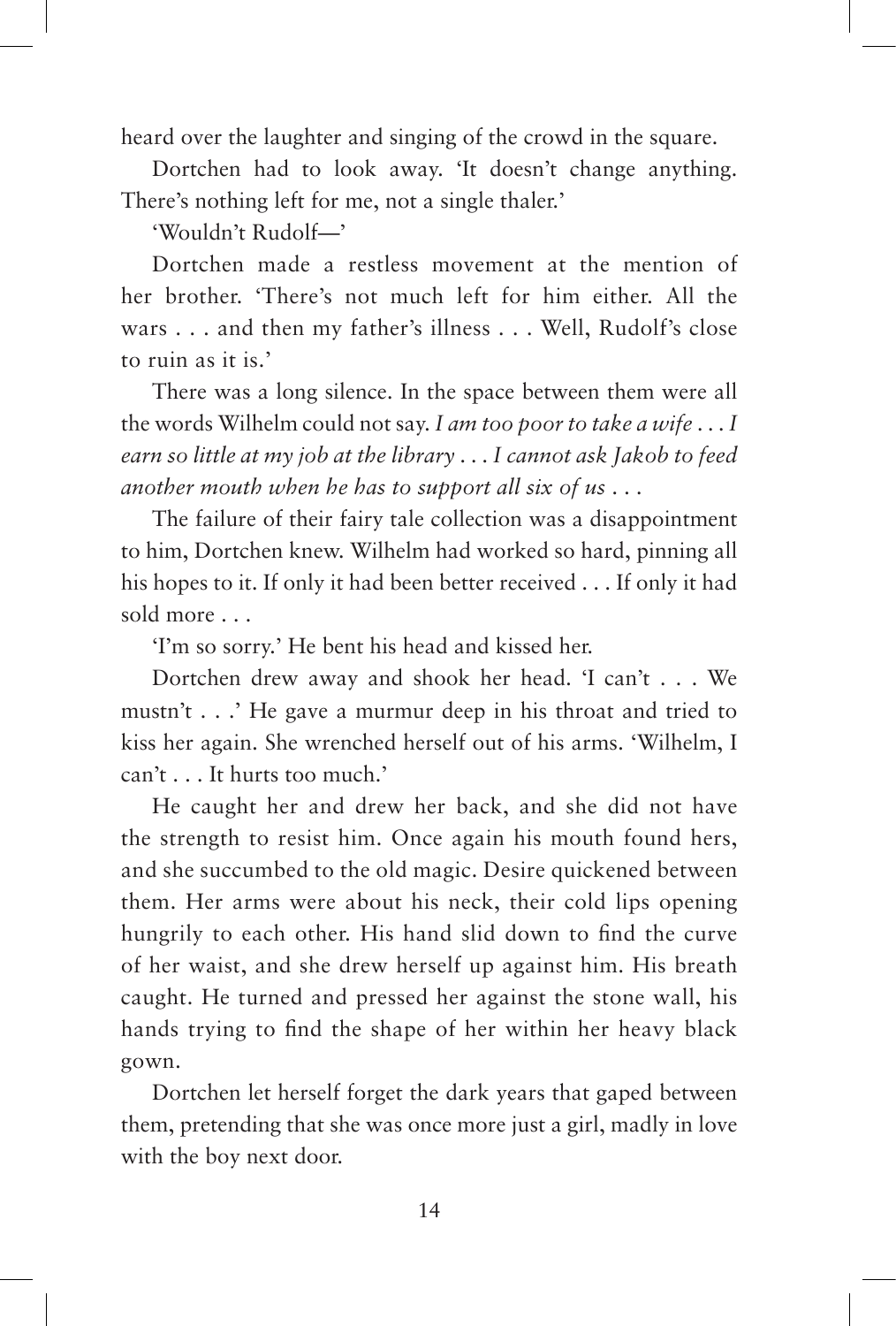The church bells rang out, marking the hour. She remembered she was frozen to the bone, and that her father's dead body lay on the far side of the wall.

'It's no use,' she whispered, pulling herself out of Wilhelm's arms. It felt like she was tearing away living flesh. 'Please, Wilhelm . . . don't make it harder.'

He held her steady, bending his head so his forehead met hers. 'Our time will come.'

She shook her head. 'It's too late.'

'Don't say that. I cannot bear it, Dortchen. It'll never be too late. I love you – you know that I do. Someday, somehow, we'll be together.'

She sighed and tried once more to draw away. He gripped her forearms and said, in a low, intense voice, 'I've been reading Novalis. Do you remember? He said the most beautiful thing about love. It's given me new faith, Dortchen.'

'What did he say?' she asked, wanting to believe, if only for a minute.

'Love works magic,' Wilhelm said. 'It is the final purpose of the world story, the "Amen" of the universe.'

She caught her breath in a sob and reached up to kiss him. For a long moment, the world stilled around them. Dortchen thought of nothing but the feel of his arms about her, his mouth on hers. But then the bonfire in the square flared up, sending the shadows racing away, and a great drunken cheer sounded out. Dortchen stepped back. 'I must go.'

'Must you?' He tried to hold her still so he could kiss her again.

She turned her face away. 'Wilhelm, we can't do this any more,' she said to the stones in the wall. 'I . . . I need to make some kind of life for myself.'

He took a deep, unhappy breath. 'What will you do?'

'I'll keep house for Rudolf, I suppose. And help my sisters. There's always work for Aunty Dortchen.' Her voice was bitter.